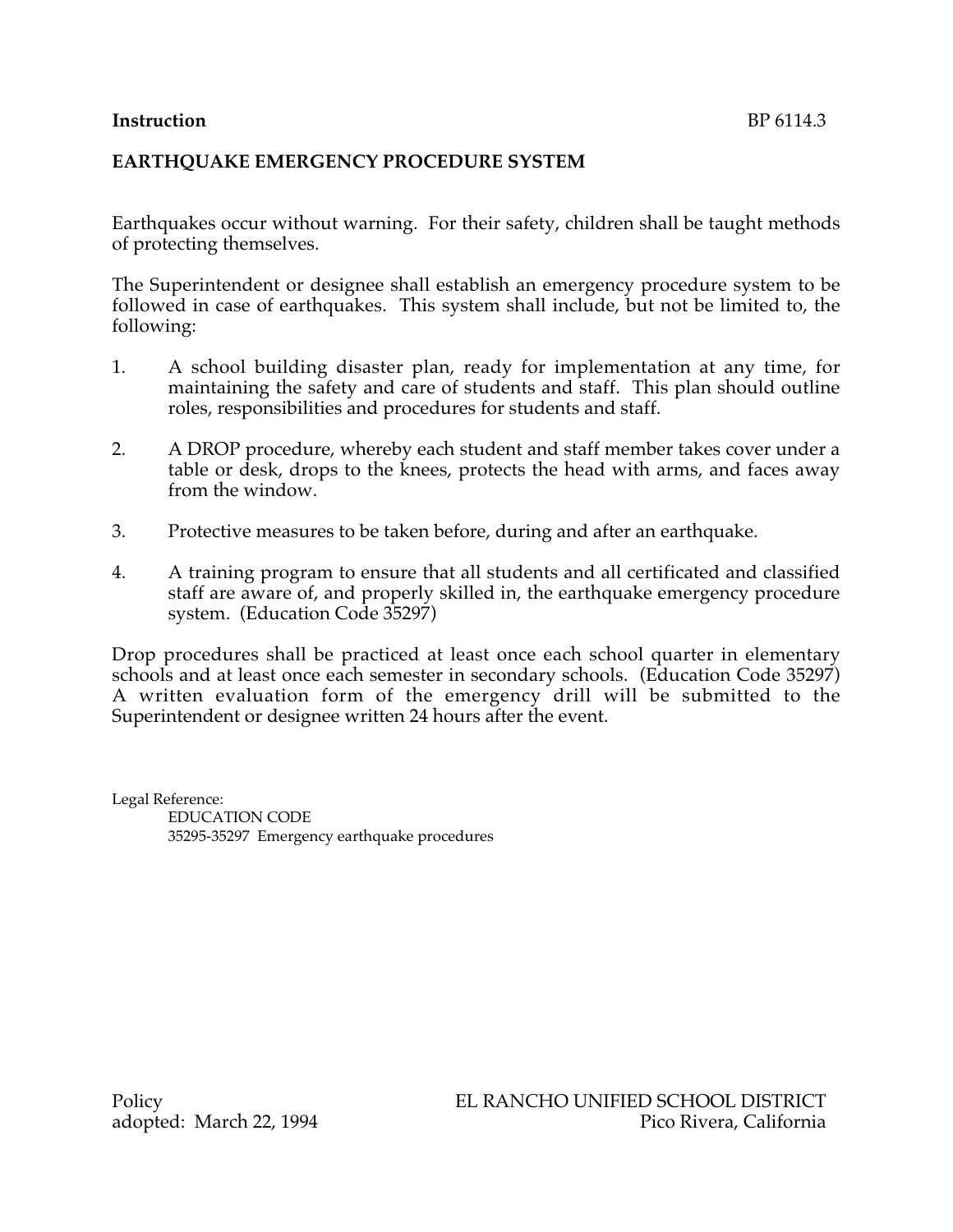## **EARTHQUAKE EMERGENCY PROCEDURE SYSTEM**

## **Earthquake While Indoors at School**

When an earthquake occurs, the following actions shall be taken inside the school building and in individual classrooms:

- 1. The teacher or other person in authority shall implement the DROP action. Each student shall:
	- a. Get under equipment (desk, table, etc.) where available. Otherwise get next to an inside wall or under an inside doorway.
	- b. Drop to knees with back to the windows and knees together.
	- c. Clasp both hands firmly behind the head, covering the neck.
	- d. Bury face in arms, protecting the head. Close the eyes tightly.
	- e. Stay there until the procedure or emergency is over or until subsequent instructions are given. Such instructions will depend upon circumstances and the extent of damage to the buildings.
- 2. As soon as possible, teachers shall move the children away from windows and out from under heavy suspended light fixtures.
- 3. Teachers shall implement action to LEAVE THE BUILDING when the earthquake is over. Teachers shall ensure that students do not run, particularly on stairways.

## **Earthquake While on School Grounds**

When an earthquake occurs, the following actions shall be taken if teachers and students are on school playgrounds:

- 1. The teacher or other person in authority shall direct the children to WALK away from buildings, trees, poles, or exposed wires.
- 2. The teacher shall implement the DROP action. Teachers and students shall cover as much skin surface as possible, close eyes, and cover ears.
- 3. Teachers and students shall stay in the open until the earthquake is over, or until further directions are given.

## **Subsequent Emergency Procedures**

1. Teachers shall see that students avoid touching electrical wires that may have fallen.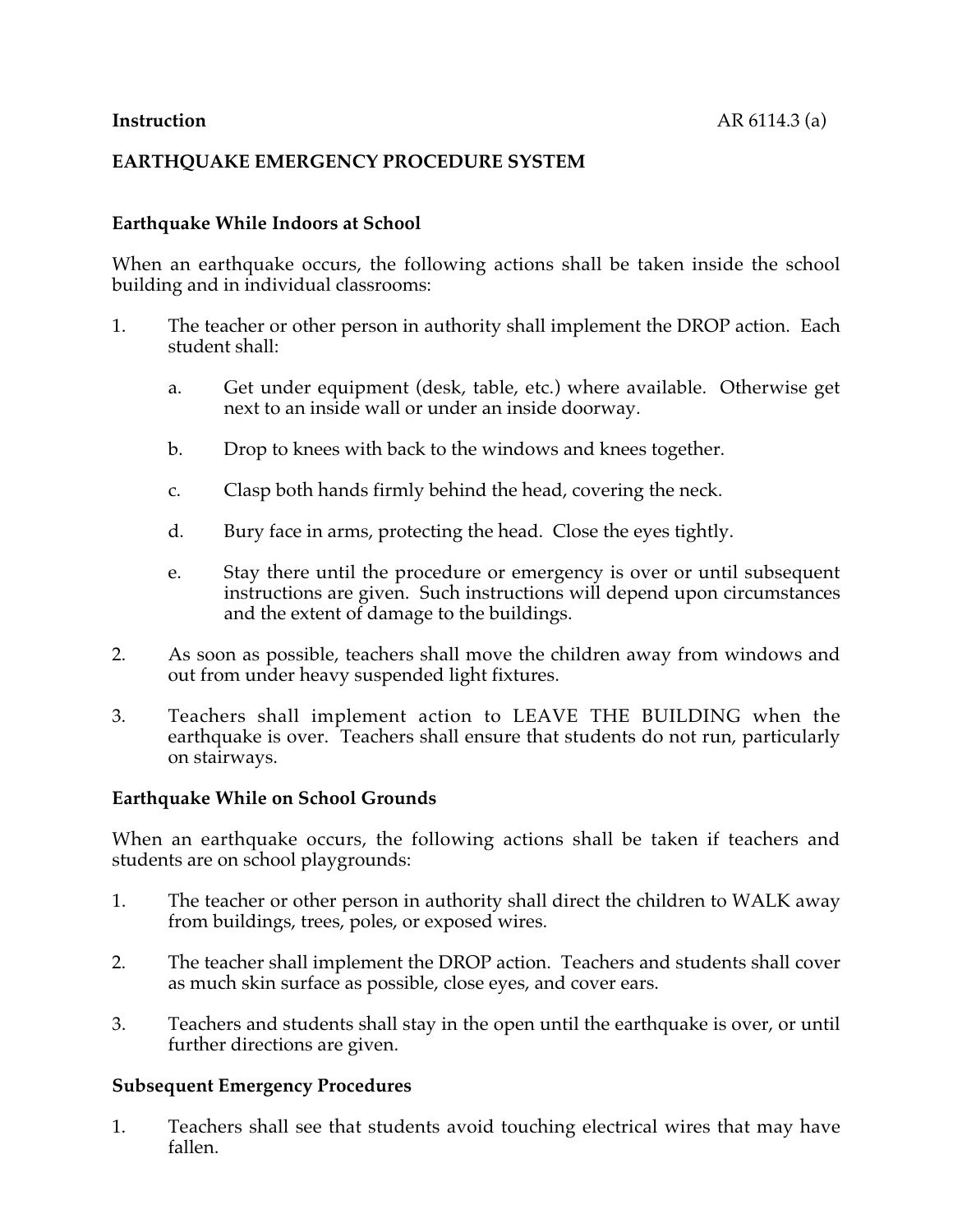# **EARTHQUAKE EMERGENCY PROCEDURE SYSTEM** (continued)

- 2. Teachers or students shall not light any fires after the earthquake until the area is declared safe. Laboratory or shop teachers shall be watchful of students' relighting burners or stoves.
- 3. Teachers shall render first aid if necessary.
- 4. Teachers shall take roll of their classes.
- 5. The principal shall see that guards are posted at a safe distance from all building entrances to see that no one reenters for any reason until the buildings are declared safe. Guards may be custodians, teachers, or students.
- 6. The principal shall direct a custodian to shut off all pilot lights on water heaters or furnaces, as well as stoves in homemaking classrooms.
- 7. The principal shall request assistance as needed, through appropriate channels, from the county or city civil defense office or fire and police departments.
- 8. The principal shall notify utility companies of any break or suspected break in lines which may present an additional hazard. If damage has occurred, the custodian shall shut off all utilities at the main valve.
- 9. The principal shall, if possible, contact the district office for further instructions.
- 10. The principal and district staff shall determine the advisability of closing the school, with the advice of the City and State Building Inspector if possible.
- 11. Following the quake, the principal and custodian shall inspect all buildings for safety in accordance with inspection procedures below.
- 12. If the building is safe for use, the principal or designee shall clear debris in order to resume educational activities as soon as possible.
- 13. Until such time as the buildings are safe for use, the principal shall provide educational facilities outside so that the educational program may be continued with as little interruption as possible.

## **General Procedures**

Students shall be taught the following safety precautions to be taken during an earthquake in the event that adults are not present to give specific directions:

- 1. The safest place to be is in the open. Stay there.
- 2. Move away from buildings, trees, and exposed wires. DO NOT RUN!